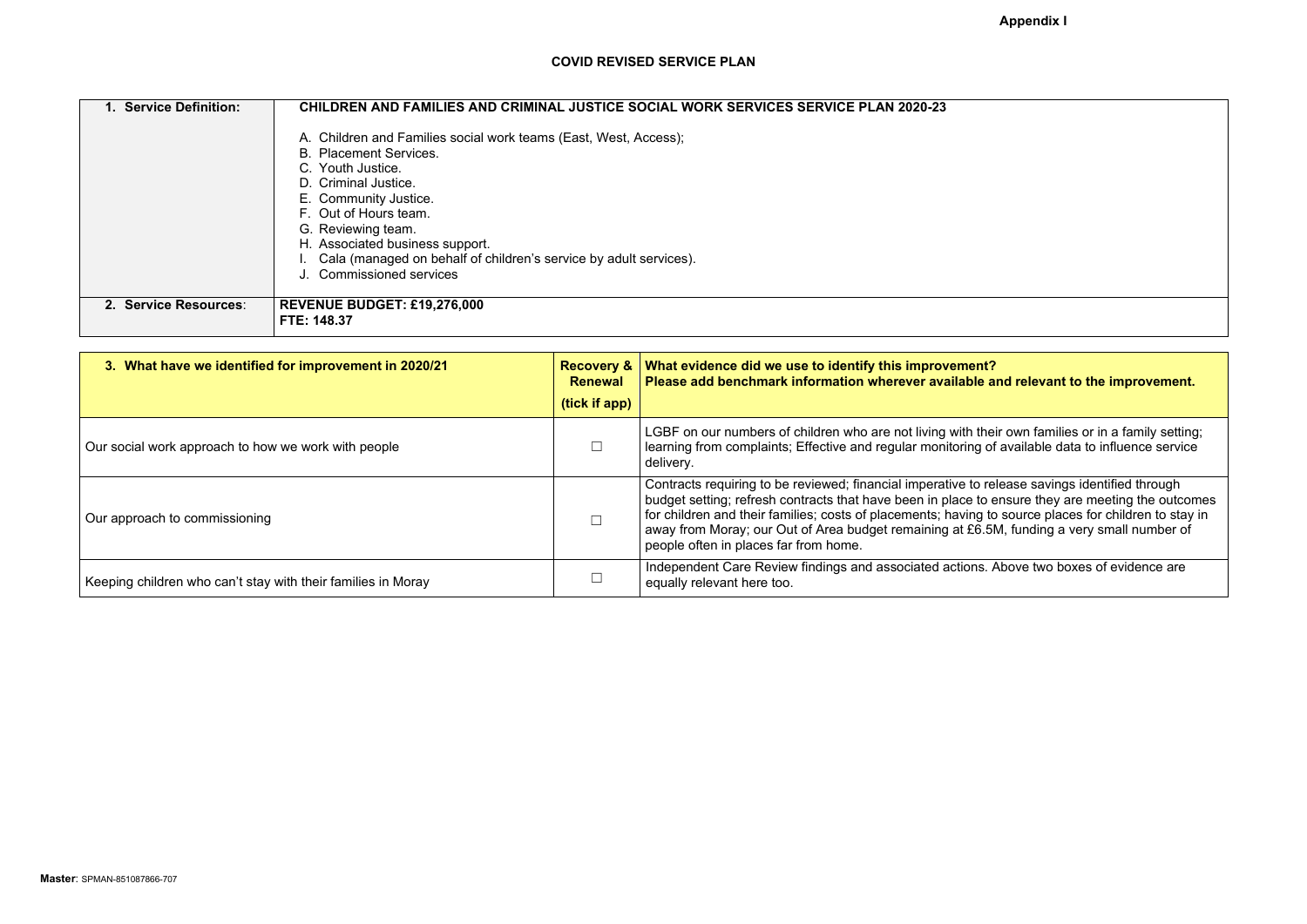# **Appendix I**

| 4. Strategic Outcome<br>or Priority                                                                                                          | <b>Action</b>                                                                                                                                              | <b>Planned Outcome</b>                                                                                                              | <b>Recovery &amp; Renewal</b> | <b>Outcome measures</b>                                                                                 | <b>Completion</b><br>target                             | <b>Lead</b>    | <b>Priority Rating</b><br>(1 high 3 low and<br>4 for ongoing, 5<br>for on hold?) |
|----------------------------------------------------------------------------------------------------------------------------------------------|------------------------------------------------------------------------------------------------------------------------------------------------------------|-------------------------------------------------------------------------------------------------------------------------------------|-------------------------------|---------------------------------------------------------------------------------------------------------|---------------------------------------------------------|----------------|----------------------------------------------------------------------------------|
| (L) Building a better future<br>for our children & young<br>people. (CP) Our People:<br>Opportunity for people to<br>be the best they can be | Children and young<br>people looked after<br>in kinship or foster<br>care increases                                                                        | (L) Children and care<br>leavers have safe,<br>secure, stable and<br>nurturing homes                                                | Choose an item.               | Increase the number<br>and range of<br>fostering<br>households.                                         | March 2023 with<br>milestone<br>annual<br>improvements. | Joyce Johnston |                                                                                  |
| CSP Priority 4; Improved<br>outcomes for looked after                                                                                        | 2. Time taken and<br>number of<br>placements a young<br>person experiences<br>before achieving                                                             |                                                                                                                                     |                               | Increased % of<br>2.<br>children in foster,<br>kinship and care at<br>home.                             |                                                         |                |                                                                                  |
| and care experienced<br>children and young people.                                                                                           | permanence<br>reduces.                                                                                                                                     |                                                                                                                                     |                               | % of brother and<br>3.<br>sisters remaining<br>together within the<br>same Foster Care<br>placement.    |                                                         |                |                                                                                  |
|                                                                                                                                              |                                                                                                                                                            |                                                                                                                                     |                               | 4. Reduction in drift and<br>delay as measured<br>by PACE data.                                         |                                                         |                |                                                                                  |
|                                                                                                                                              |                                                                                                                                                            |                                                                                                                                     |                               | 5. Reduction in the<br>number of children<br>moving placement<br>within the reporting<br>year.          |                                                         |                |                                                                                  |
| (L) Building a better future<br>for our children & young<br>people. (CP) Our People:<br>Opportunity for people to<br>be the best they can be | Improve the<br>identification and<br>monitoring of care<br>leavers and care<br>experienced young<br>people in the youth<br>and criminal justice<br>systems | (L) The number of<br>looked after children and<br>care leavers who enter<br>the youth and criminal<br>justice systems is<br>reduced | Choose an item.               | Process in place<br>which is consistently<br>adhered to.                                                | March 2021                                              | Joyce Johnston |                                                                                  |
|                                                                                                                                              | 2. Reduce any over<br>representation of<br>care leavers and<br>care experienced<br>young people in the<br>youth and criminal<br>justice systems            |                                                                                                                                     |                               | 2. Reduce the % of<br>care experienced<br>young people in the<br>youth and criminal<br>justice systems. | March 2023                                              |                |                                                                                  |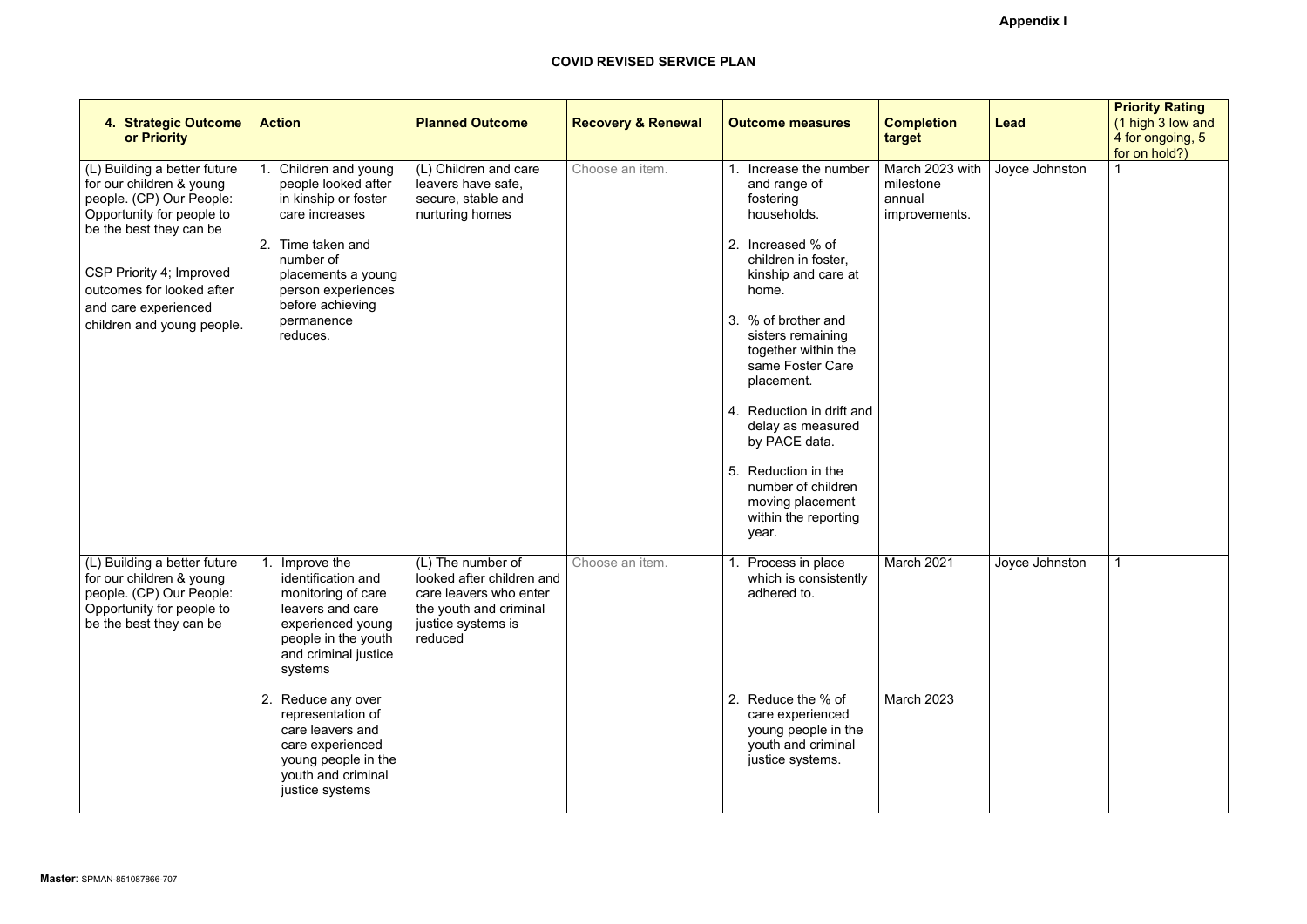| (L) Building a better future<br>for our children & young<br>people. (CP) Our People:<br>Opportunity for people to<br>be the best they can be | Children and young<br>people feel secure<br>and supported in<br>their relationships                                                                                                                                                                                                                                                                                                                     | (L) Looked after children<br>and care leavers are<br>enabled to maintain<br>positive relationships<br>with their family, friends,<br>and other trusted adults. | Choose an item. | 1. Baseline data to be<br>collected to measure<br>improvement.<br>2. % of Looked After<br>Children report they<br>feel more able to<br>maintain positive<br>relationships with<br>family, friends and<br>other trusted adults.                                                                                                                                                                                                                                                                                                                                                                                                                                                                                   | March 2021<br><b>March 2023</b>                         |
|----------------------------------------------------------------------------------------------------------------------------------------------|---------------------------------------------------------------------------------------------------------------------------------------------------------------------------------------------------------------------------------------------------------------------------------------------------------------------------------------------------------------------------------------------------------|----------------------------------------------------------------------------------------------------------------------------------------------------------------|-----------------|------------------------------------------------------------------------------------------------------------------------------------------------------------------------------------------------------------------------------------------------------------------------------------------------------------------------------------------------------------------------------------------------------------------------------------------------------------------------------------------------------------------------------------------------------------------------------------------------------------------------------------------------------------------------------------------------------------------|---------------------------------------------------------|
| (L) Building a better future<br>for our children & young<br>people. (CP) Our People:<br>Opportunity for people to<br>be the best they can be | Intervene at the<br>earliest opportunity<br>to minimise the<br>impact of neglect on<br>children and young<br>people<br>Intervene at the<br>2.<br>earliest opportunity<br>to minimise the<br>impact of parental<br>substance use on<br>family wellbeing.<br>Intervene at the<br>3.<br>earliest opportunity<br>to minimise the<br>impact of domestic<br>abuse on children,<br>young people and<br>parents | (L) Children live in safe<br>and supportive families<br>(CP) Improved<br>outcomes for our most<br>vulnerable young people<br>and families.                     | Choose an item. | 1. % of young people<br>who report feeling<br>safe as a result of an<br>intervention in the<br>reporting year.<br>2. Number of children<br>on child protection<br>register.<br>3. Number of children<br>on the Child<br><b>Protection Register</b><br>(per 1,000 of 0-15)<br>population).<br>4. Reduction in the %<br>of children on the<br><b>Child Protection</b><br>Register as a result<br>of Neglect concerns.<br>5. Reduction in the %<br>of children on the<br><b>Child Protection</b><br>Register as a result<br>of Parental<br><b>Substance Misuse</b><br>concerns.<br>6. Reduction in the %<br>of children on the<br><b>Child Protection</b><br>Register as a result<br>of Domestic Abuse<br>concerns. | March 2023 with<br>milestone<br>annual<br>improvements. |

| Joyce Johnston |                |
|----------------|----------------|
|                |                |
|                |                |
|                |                |
|                |                |
|                |                |
|                |                |
|                |                |
|                |                |
|                |                |
|                |                |
|                |                |
|                |                |
|                |                |
|                |                |
|                |                |
| Joyce Johnston | $\overline{1}$ |
|                |                |
|                |                |
|                |                |
|                |                |
|                |                |
|                |                |
|                |                |
|                |                |
|                |                |
|                |                |
|                |                |
|                |                |
|                |                |
|                |                |
|                |                |
|                |                |
|                |                |
|                |                |
|                |                |
|                |                |
|                |                |
|                |                |
|                |                |
|                |                |
|                |                |
|                |                |
|                |                |
|                |                |
|                |                |
|                |                |
|                |                |
|                |                |
|                |                |
|                |                |
|                |                |
|                |                |
|                |                |
|                |                |
|                |                |
|                |                |
|                |                |
|                |                |
|                |                |
|                |                |
|                |                |
|                |                |
|                |                |
|                |                |
|                |                |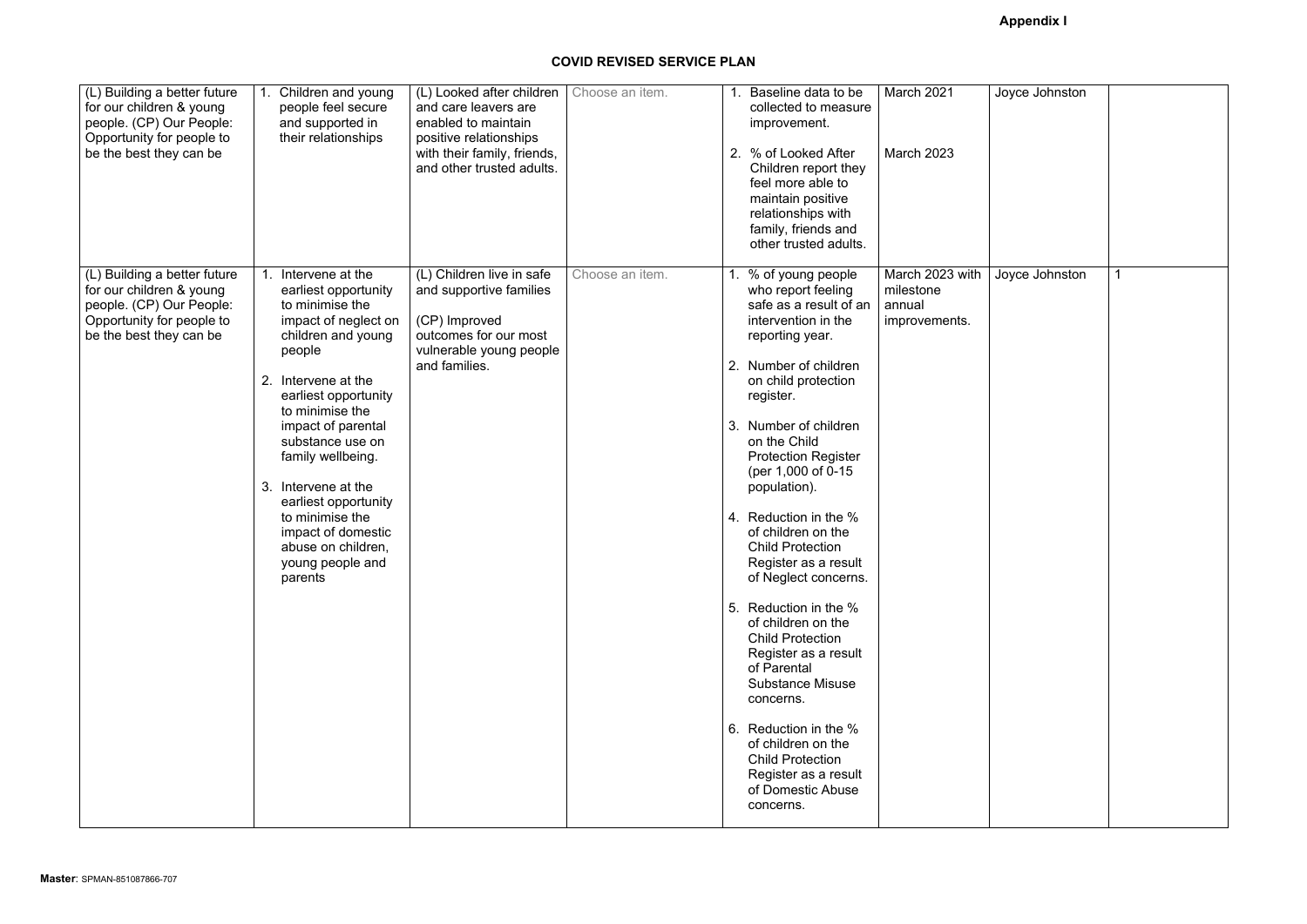|  | 7. Number of children  |  |
|--|------------------------|--|
|  | with child protection  |  |
|  | orders (per 1,000 of   |  |
|  | 0-15 population)       |  |
|  | 8. Number of children  |  |
|  | Looked After (per      |  |
|  | 1,000 population)      |  |
|  |                        |  |
|  | 9. Number of children  |  |
|  | referred to Children's |  |
|  | Reporter - non         |  |
|  | offence (per 1,000 0-  |  |
|  | 17 population)         |  |
|  |                        |  |

| <b>5. Service Level</b><br><b>Outcomes or Priorities</b> | <b>Action</b>                                                                                    | <b>Planned Outcome</b>                                                                                                                                       | <b>Recovery &amp; Renewal</b> | <b>Outcome Measures</b>                                                                                                                                                                             | <b>Completion</b><br><b>Target</b> | <b>Lead</b>                                                                                                          | <b>Priority rating</b> |
|----------------------------------------------------------|--------------------------------------------------------------------------------------------------|--------------------------------------------------------------------------------------------------------------------------------------------------------------|-------------------------------|-----------------------------------------------------------------------------------------------------------------------------------------------------------------------------------------------------|------------------------------------|----------------------------------------------------------------------------------------------------------------------|------------------------|
| Instigate<br>transformational change<br>programme        | Complete Intermediate<br>business care and get<br>authorisation to<br>progress with<br>programme | The whole system has a<br>clear road map to<br>understand the change<br>required to support<br>children and families the<br>way they want to be<br>supported | Choose an item.               | Change programme is<br>underway                                                                                                                                                                     | April 2021                         | Andy Doneghan                                                                                                        |                        |
|                                                          | Initiate the three work<br>streams within the<br>transformational change<br>programme            | Our practice model<br>changes                                                                                                                                | Choose an item.               | Families report<br>1 <sub>1</sub><br>feeling supported in<br>how they look after<br>their children                                                                                                  | <b>March 2022</b>                  | Social Work<br>Services Manager                                                                                      | $\overline{2}$         |
|                                                          |                                                                                                  | Our commissioning<br>2.<br>model changes                                                                                                                     |                               | 2.<br>Contracts with<br>commissioned<br>services are explicit<br>in what is expected<br>of them to meet<br>individual outcomes<br>for the child or family<br>they are<br>commissioned to<br>support | March 2023                         | Commissioning<br>and corporate<br>parenting service<br>manager                                                       | $\overline{2}$         |
|                                                          |                                                                                                  | Our children return to<br>3.<br>Moray                                                                                                                        |                               | Children return to<br>3.<br>live in Moray from<br>where they currently<br>live                                                                                                                      | <b>March 2022</b>                  | Social work<br>services manager<br>in conjunction<br>with<br>commissioning<br>and corporate<br>parenting<br>manager. | $\overline{2}$         |